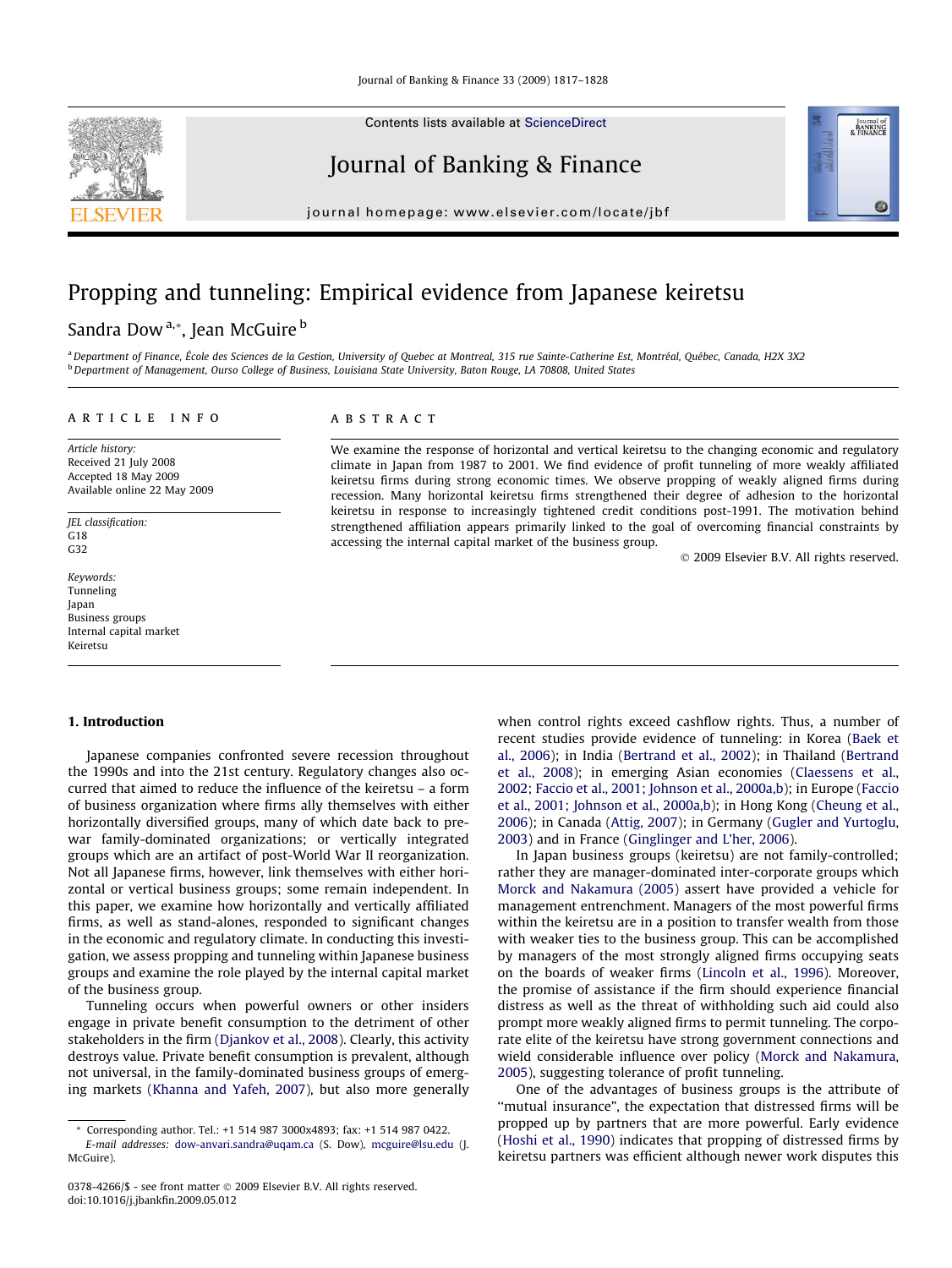at a macro-economic level ([Hoshi and Kashyap, 2004; Hoshi, 2006;](#page--1-0) [Morck and Nakamura, 2005](#page--1-0)). In India, [Gopalan et al. \(2007\)](#page--1-0) find that propping up of distressed firms by group members through intra-group loans also enhances the ability of distressed firms to attract foreign capital. In Korea, however, [Rousseau and Kim \(2008\)](#page--1-0) report that in the aftermath of the Asian crisis firms that were associated with chaebol suffered greater financial constraints than unaffiliated firms did. They ascribe this to the heightened market model orientation of the Korean economy in the post-crisis era.

Thus, whether propping is beneficial or not is something of a puzzle. [Bertrand and Mullainathan \(2003\)](#page--1-0) suggest that propping up of a distressed firm is a means of securing future tunneling. Others argue that propping perverts the distribution of resources of the internal capital market. In the Japanese context, propping could well be a repayment for the unsanctioned tunneling during stronger economic times. [Riyanto and Toolsema \(2008\)](#page--1-0) argue that propping and tunneling must co-exist in pyramidal structures in order for firms to attract outside investors. Our evidence indicates that tunneling occurred during stronger economic times but when the Japanese economy slid into recession, strongly aligned firms propped up members of their business group. Indeed, some firms increased their adhesion to the horizontal keiretsu in the face of mounting financial constraints. For these firms, strengthened keiretsu affiliation permitted more rapid growth in assets. Since weak keiretsu affiliation is not synonymous with financial distress, the reversal of tunneling may be more compatible with the perspective that ''negative tunneling" can secure future tunneling opportunities.

Despite a substantive literature which addresses issues of business group affiliation in Japan (for a review see [McGuire et al.,](#page--1-0) [2009\), Morck and Nakamura \(2005\)](#page--1-0) note that propping and tunneling within modern Japanese business groups have not been systematically investigated. Our study attempts to fill this gap.

We proceed as follows: Section 2 contains an over-view of the economic and regulatory environment in Japan and includes a brief description of the two types of business groups present in Japan: horizontal and vertical keiretsu. Section [3](#page--1-0) outlines data sources. In Section [4,](#page--1-0) we examine propping and tunneling in response to changing economic and regulatory conditions in Japan. Section [5](#page--1-0) explores the role of the internal capital market in resolving tight credit market conditions. Conclusions follow in Section [6](#page--1-0).

#### 2. The Japanese context

#### 2.1. Horizontal keiretsu

During most of the time frame considered in this study (1987– 2001) there were six commonly recognized horizontal keiretsu: Mitsubishi, Mitsui, Sumitomo, Fuyo, Sanwa, and Dai Ichi Kango. Three groups, Mitsui, Mitsubishi, and Sumitomo; originated from the family-dominated pre-World War II zaibatsu, while the others developed during the post-war period. Recent mergers reduced the number of horizontal keiretsu to four.<sup>1</sup>

Horizontal business groups are widely diversified. At the heart of the horizontal keiretsu is the main bank that finances member firms through both debt and equity. In turn, member firms hold shares in the main bank and invest in other group firms. Nevertheless, no single owner holds a significant position. Traditionally these reciprocally held shares were rarely traded [\(Miyajima](#page--1-0) [and Kuroki, 2007](#page--1-0)). However, economic and regulatory upheaval weakened or dissolved some debt/equity ties. Foreign investors

made inroads and capital market deregulation facilitated bond market access in place of bank financing.

[Miyajima and Kuroki \(2007\)](#page--1-0) find that these changes did not uniformly affect Japanese firms. Those wanting access to the external debt market had to maintain bond ratings of at least BBB that forced them to be more transparent and focused upon ROE. However, firms highly dependent on bank financing maintained these positions. They contend these firms feared retaliation from their main bank should the shares be sold. They also analyze divestitures by banks, reporting that banks sold off shares in firms where they did not have long-standing relationships and especially after 1999, in firms whose shares were relatively liquid with higher expected rates of return. They held onto shares of poorly performing firms even if those firms were unwinding their own bank holdings. Consequently, the portfolios of main banks at the close of the decade consisted of relatively poor performers with whom they had historically embedded relationships. [Hoshi and Kashyap \(2004\)](#page--1-0) suggest this contributed to the economic downturn in Japan. The main banks' efforts to rescue distressed member firms produced ''zombie" firms which had no chance for enduring long-term ([Hoshi, 2006\)](#page--1-0). The unwinding of non-financial cross-holdings similarly proceeded unevenly. Profitable firms with high foreign investment prior to the banking crisis, tended to unwind crossshareholdings far more than low-profit firms with low foreign ownership [\(Miyajima and Kuroki, 2007\)](#page--1-0).

#### 2.2. Vertical keiretsu

Vertical keiretsu firms have more recent origins ([Morck and](#page--1-0) [Nakamura, 2005](#page--1-0)). Whereas the ''main bank" plays a central role in the horizontal keiretsu, the 'core' of the vertical keiretsu is a manufacturing firm, surrounded by 'ancillary' firms; primarily its suppliers and customers ([Banerji and Sambharya, 1996\)](#page--1-0). Consequently, equity cross-holding is less important than product market relationships. In comparison to horizontal keiretsu, vertical groups exhibit greater pyramidal ownership [\(Morck and](#page--1-0) [Nakamura, 2005\)](#page--1-0).

Since members of vertical firms benefit most from transactional rather than financial ties, it is not surprising that liberalization of trade led to diminished traditional buyer-supplier ties throughout the 1990s. Ready access to reliable, quality suppliers diluted the advantages of vertical linkages. In addition, the increasing importance of technological skill may have encouraged firms to internalize important functions ([Ahmadjian and Lincoln, 2001](#page--1-0)).

#### 2.3. Economic and regulatory change

We examine the response of Japanese firms to changing economic and regulatory conditions (and the propensity of keiretsuaffiliated firms to engage in propping and tunneling). We consider three timeframes: (i) 1987–1991 representing strong economic growth; (ii) 1992–1996 demarcating the first five years of economic decline; and (iii) 1997–2001 capturing both significant regulatory change as well as intensified economic decline.

Japan's descent into recession began in the early 1990s with the collapse of stock and land values. The asset bubble burst as the Bank for International Settlements (BIS) began enforcing stricter maintenance of capital adequacy ratios for banks. Data from the OECD show that the preceding five-year period, 1987–1991, was one of strong growth along most indicators. [Hoshi and Kashyap](#page--1-0) [\(2004\)](#page--1-0) pinpoint 1992 as a pivotal year in which the Japanese economy began to under-perform. By 2002, they estimate that the economy was under-performing by 10%. However, GDP actually declined only in the final period (1997–2001).

The second timeframe (1992–1996) captures economic decline and the onset of a credit crunch arising from falling asset values

 $1$  In 2000, Sumitomo and Mitsui merged to become the Sumitomo Mitsui Banking Corporation while Sanwa became part of the Bank of Tokyo Mitsubishi group in 2001.